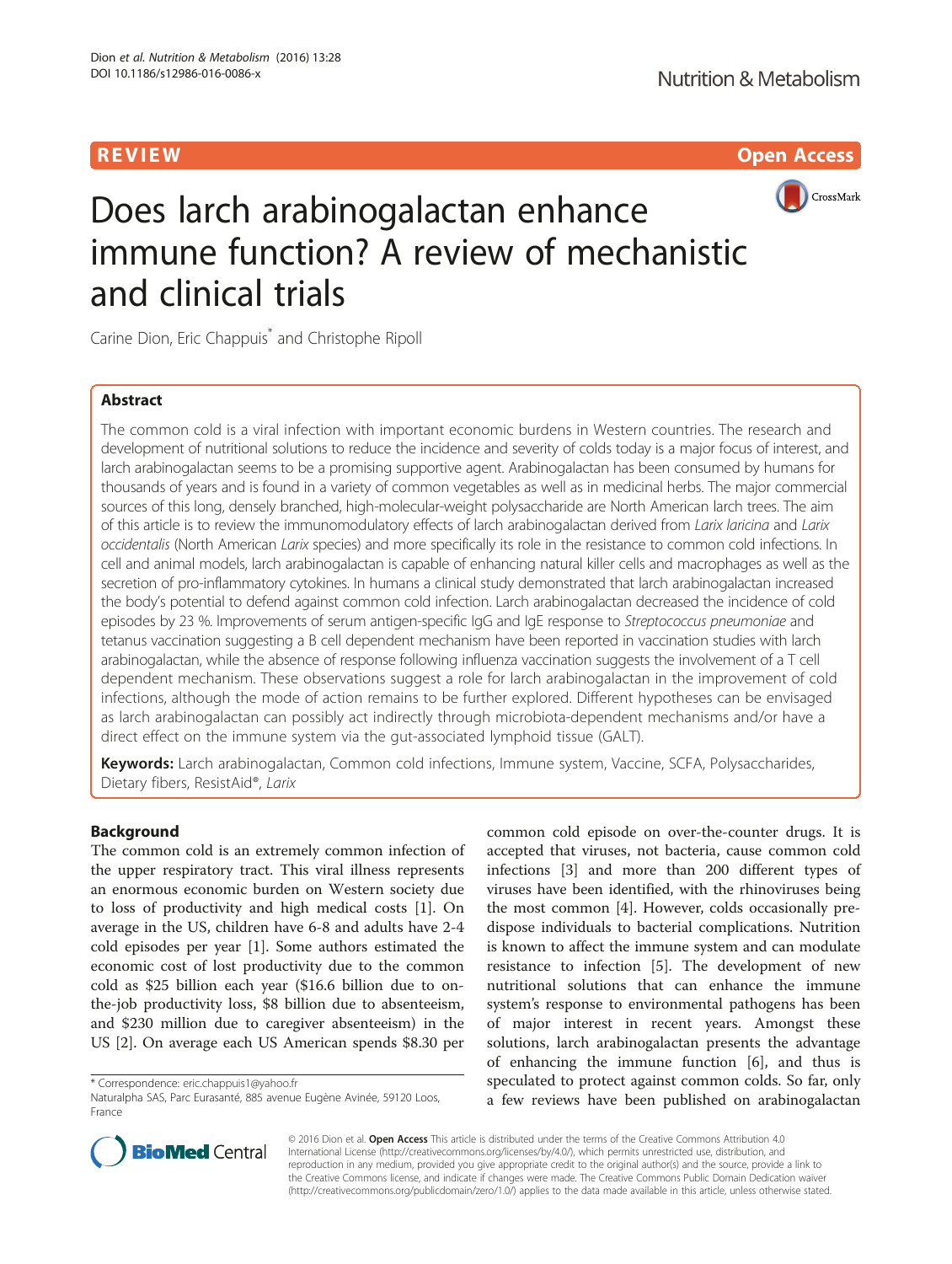[[6, 7](#page-9-0)], while recent studies give more insights into their effect on the immune system along with proposed mechanisms of action. The purpose of this review is to provide a comprehensive overview of the immunomodulating properties of larch arabinogalactan derived from North American Larix species (Eastern and Western larch) and its related mechanisms of action.

# Review

## What is arabinogalactan?

Arabinogalactans (synonyms: Galactoarabinan, Arabogalactan, Galactoarabinin) belong to a major group of carbohydrates known as hemicelluloses, which are non-starch polysaccharides that occur abundantly in the primary and secondary cell walls of plant cells and are widely spread throughout the plant kingdom.

In most plants, arabinogalactans occur in covalent association with protein, either as proteoglycans or as glycoproteins [[7\]](#page-9-0). The protein moiety of arabinogalactan associated proteins is typically rich in hydroxyproline, serine, alanine, threonine, and glycine and is resistant to proteolysis in its native state, a property that is presumably conferred by extensive glycosylation [[8, 9](#page-9-0)]. Arabinogalactan extracted from Larix spp. heartwood is an exception, as it is not bound to protein, which is evidenced by the complete absence of nitrogen during elementary analysis of Larix laricina [\[10](#page-9-0), [11](#page-9-0)].

Arabinogalactans have been part of the human diet for thousands of years. They have been detected in seeds, leaves, roots, fruit and xylem sap of representatives of all higher plant families. Dietary sources of arabinogalactans include leek seed, carrot, radish, pear, maize, wheat and tomato [\[7](#page-9-0)]. Sources also include medicinal herbs such as Echinacea species, Baptisia tinctoria, Curcuma longa, and Angelica acutiloba [\[12](#page-9-0)] which are cultivated all over the world.

In trees, arabinogalactans are widely present as minor, water-soluble components of softwoods such as hemlock, black spruce, parana pine, mugo pine, Douglas fir, incense cedar, and juniper [[13](#page-9-0)].

The major commercial sources of arabinogalactan are the North American larch trees, which are genetically different from Eurasian larch tree species [\[14\]](#page-9-0). The genus Larix (Larches) is common throughout the world. Table 1 provides an overview of the different Larix species that grow in specific regions [Table 1].

Both the concentration and distribution of arabinogalactan varies between *Larix* species as well as within a single species, but may constitute up to 35 % by weight of dry heart wood of a larch tree [\[13, 15](#page-9-0), [16\]](#page-9-0). Unique properties of larch arabinogalactan include its complete solubility and stability over a wide range of concentrations, pHs and temperatures [\[17](#page-9-0)].

Table 1 Overview of different species of the genus Larix growing throughout the world

| Central Europe | European larch                 | Larix decidua                        |  |  |  |  |
|----------------|--------------------------------|--------------------------------------|--|--|--|--|
| Japan          | Japanese larch                 | Larix leptolepis/<br>Larix kaempferi |  |  |  |  |
| North America  | Eastern larch, tamarack tree   | Larix laricina                       |  |  |  |  |
| North America  | Western larch                  | Larix occidentalis                   |  |  |  |  |
| Siberia        | Dahurian larch/Mongolian larch | Larix dahurica/<br>Larix gmelinii    |  |  |  |  |
| Siberia        | Siberian larch                 | Larix sibirica                       |  |  |  |  |

Arabinogalactan is composed of two monomers, Dgalactose and L-arabinose (in a 6:1 and 7.5:1 ratio in Western larch and Siberian larch respectively), with traces of uronic acid [[7, 18\]](#page-9-0). Western larch arabinogalactan consists of a  $(1 \rightarrow 3)$ -β-D-galactopyranan main chain with side  $(1 \rightarrow 6)$ -linked groups of varying length to every galactosyl unit; organised as a triple helical structure with varying morphologies. These features explain why arabinogalactan forms a hydrocolloid in solution [[19, 20\]](#page-9-0). The Joint FAO/WHO Expert Committee on Food Additives (JECFA) included arabinogalactan into section "Jellifying Agents, Thickening Agents, Stabilizers of Botanical Origin" and registered it under number E-409. Larch arabinogalactan was approved by the Food and Drug Administration in 1965 for direct addition to food and gained Generally Recognized As Safe (GRAS) notification in 2000. There is a Food Chemical Codex Monograph for arabinogalactan available and the larch arabinogalactan referred to here (ResistAid® brand) is produced in line with this monograph and the acceptance criteria listed therein. It is classified as a dietary fiber because it resists digestion by enzymes contained both in saliva and the small intestine, hence entering the large bowel intact, where it is fermented by the resident microflora. Larch arabinogalactan has a strong safety profile, according to a variety of toxicity studies carried out since the 1960s [\[10](#page-9-0), [21\]](#page-9-0).

North American larch arabinogalactan displays molecular masses ranging between 16,000 and 100,000 Daltons and presents a high molecular weight fraction (20 %), while Eurasian larch species (such as Larix dahurica, Mongolian larch) show neither of these characteristics [\[20\]](#page-9-0). In addition to composition variation existing across different species, the monosaccharide composition and molecular mass of arabinogalactan macromolecules observed can also differ within a single species depending on the specific isolation and extraction procedures employed [\[22\]](#page-9-0). This variability may account for the wide range of biological properties and activities documented, such as the protection of gastrointestinal mucosa and large bowel function [[23\]](#page-9-0), the support of digestive health by improving intestinal flora [[6, 24](#page-9-0), [25\]](#page-9-0), the improvement of stress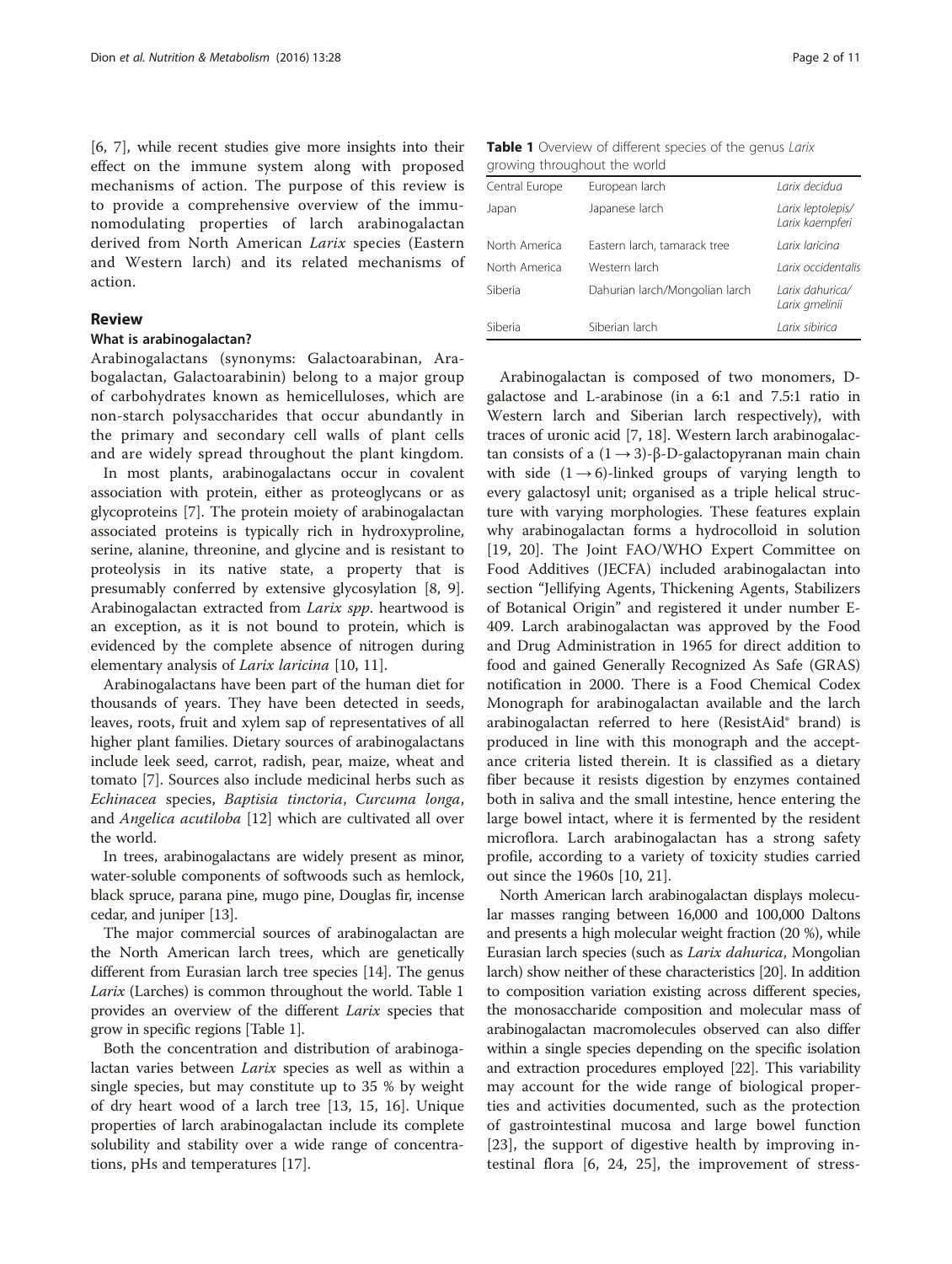induced gastrointestinal dysfunction [\[26\]](#page-9-0), the effect on vascular permeability [[7](#page-9-0)], the effect in metastatic disease [[7\]](#page-9-0) and the enhancement of immune function [\[7](#page-9-0)].

# Larch arabinogalactan and common cold infections: human trials

Larch arabinogalactan's effects on the immune system have been investigated through multiple human studies with different objectives [Table [2](#page-3-0)].

Three clinical trials performed in free-living healthy adults were retrieved from the literature. Two of these studies explored the effect of larch arabinogalactan on TNF- $\alpha$  in serum following four weeks' supplementation at 1.5 g/d. Results from both studies displayed different results as one reported an increase on this parameter while the other did not. Furthermore, other immune parameters explored (NK cells, immunoglobulins, immune cells counts) were not affected by the supplementation in either trial [[12](#page-9-0), [27\]](#page-9-0). The third study performed with a higher dose of larch arabinogalactan (4 g/d) in 51 young healthy adults did not evaluate the previous parameters but rather demonstrated that 4 g/d of larch arabinogalactan provided for 6 weeks in orange juice significantly increased the percentage of blood  $CD8<sup>+</sup>$  T-suppressor cells compared to a placebo  $(p = 0.005)$  and increased the proportion of monocytes in the lymphocyte fraction  $(p = 0.05)$ , independent of time. Lymphocyte proliferation was significantly increased at 6 weeks compared to baseline in the arabinogalactan group, which was not the case in the control group. Other parameters including serum IgG levels, respiratory burst activity of neutrophils, NK cell number and B cell number remained unchanged [\[28](#page-9-0)]. These three studies performed in healthy adults suggest that larch arabinogalactan might influence TNF-α secretion and modulate the proportion of immune cells proportions while other parameters such as immunoglobulin levels, NK cells levels and activity or neutrophils activity seemed unaffected by the supplementation, though the pattern of effects exerted was different between studies. In these clinical trials however, the relevance of the model (healthy subjects and absence of immune challenge) and markers could be questioned, as improvement of immune response can be observed mainly in immune-challenged conditions. As discussed in an expert's review, the markers providing the most useful indication to assess the immune-modulating properties of nutraceuticals are those that involve either a standard assessment of relevant symptoms (symptoms of allergies or common infections) or those involving in vivo responses to a defined challenge with allergens or antigens (allergen provocation, vaccine response) [\[29\]](#page-9-0).

Larch arabinogalactan has been tested in several of these immune-challenge models. Riede et al. evaluated the effect of larch arabinoglalactan on common cold infections in healthy adults. This placebo-controlled, double-blind and randomised trial was performed during the cold season of 2010/2011 with 199 healthy volunteers who had reported at least 3 upper respiratory tract infections in the last 6 months. After daily administration of either 4.5 g of an arabinogalactan preparation or placebo over a period of 12 weeks, it appeared that larch arabinogalactan (ResistAid® brand) increased the body's potential to defend against infections [[30](#page-9-0)]. The incidence of common cold infections in the group supplemented with arabinogalactan was significantly decreased compared to the placebo group in both analysis sets: full analysis set (FAS,  $p = 0.038$ ) and Per Protocol (PP,  $p = 0.033$ ). The number of cold episodes strongly tended to decrease in the arabinogalactan group in the FAS ( $p = 0.055$ ), while in the PP analysis this decrease of 23 % was statistically significant  $(p = 0.04)$  [Table [3\]](#page-5-0) [\[30](#page-9-0)]. A trend for a reduction in the duration of cold episodes was observed in supplemented subjects ( $p = 0.061$ ). Interestingly, self-reported severity of cold symptoms was higher on the first day of cold episodes in subjects supplemented with arabinogalactan while this difference was not observed on the fifth day of cold episodes [\[30](#page-9-0)]. It has been suggested that the highly variable subjective perception of a disease could be responsible for the difference noticed. However, these results could also be explained by a quicker and stronger immune response favoured by the supplementation with arabinogalactan. Therefore, the common symptoms of a cold such as redness, heat, swelling, and pain, experienced more intensely by participants on the first day of the trial could be attributed to such an immune response.

More specific information on the enhancement of an immune response following a challenge has been obtained using the vaccine challenge method. The impact of a 10 week supplementation period with 4.5 g/d of a proprietary arabinogalactan preparation from larch tree (ResistAid® brand) was studied in a vaccine model [\[31](#page-9-0)]. The researchers demonstrated that the preparation selectively enhanced the antibody response to vaccination against Streptococcus pneumoniae and observed an increase in pneumococcal IgG antibodies of various pneumococcal antigens [\[31\]](#page-9-0).

A similar study performed by the same research group compared the effectiveness of the ResistAid® ingredient at a daily dose of 1.5 g to a placebo, and demonstrated a significant increase in IgG antibody response to tetanus vaccine, while no improvement was observed following influenza vaccine [\[32\]](#page-9-0).

These results taken together suggest that larch arabinogalactan can improve immunity by decreasing infections and improving immunoglobulin response following a standardized immune challenge. Doses used in these trials suggest that larch arabinogalactan may improve immune response at a dose as low as 1.5 g/d taken for several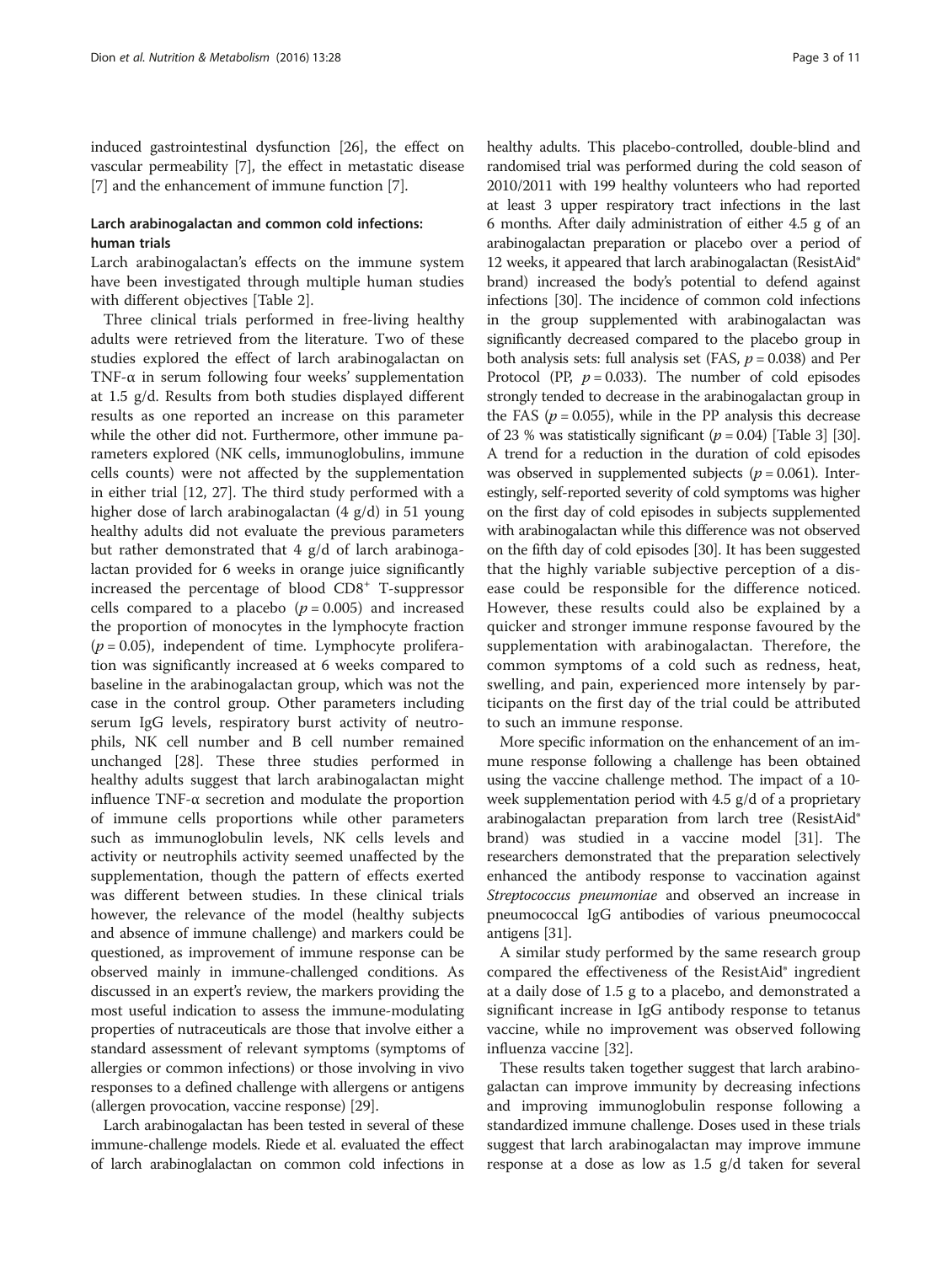| Article                   | Extract                                                                               | Challenge (Vaccine)                                   | Subjects              | Day for the<br>measures   | Parameters measured                                                                                                                                                                                                                                                                                                                                                                                                                                                                                               | Results: effect of the extract on parameters                                                                                                                                                                                                                                                                                                                                                                                                                                                                                                                                   |
|---------------------------|---------------------------------------------------------------------------------------|-------------------------------------------------------|-----------------------|---------------------------|-------------------------------------------------------------------------------------------------------------------------------------------------------------------------------------------------------------------------------------------------------------------------------------------------------------------------------------------------------------------------------------------------------------------------------------------------------------------------------------------------------------------|--------------------------------------------------------------------------------------------------------------------------------------------------------------------------------------------------------------------------------------------------------------------------------------------------------------------------------------------------------------------------------------------------------------------------------------------------------------------------------------------------------------------------------------------------------------------------------|
| Udani et al.<br>2013 [32] | ResistAid™<br>Proprietary larch<br>arabinogalactan<br>1.5 or 4.5 g/day<br>For 60 days | Tetanus & influenza vaccines<br>Vaccination at day 30 | 75 healthy<br>adults  | Day 0, 45<br>& 60         | $\triangleright$ Tetanus IqG                                                                                                                                                                                                                                                                                                                                                                                                                                                                                      | Group 1.5 g/day, day 60: significant rise in IgG<br>levels compared to placebo ( $p = 0.008$ )<br>Group 4.5 g/day group, day 45 & 60: significant<br>rise in IgG levels compared to baseline $(p < 0.01)$<br>but not compared to placebo                                                                                                                                                                                                                                                                                                                                       |
|                           |                                                                                       |                                                       |                       |                           | $\triangleright$ Influenza A & B IgG & IgM                                                                                                                                                                                                                                                                                                                                                                                                                                                                        | No effect                                                                                                                                                                                                                                                                                                                                                                                                                                                                                                                                                                      |
| Riede et al.<br>2013 [30] | ResistAid™<br>Proprietary larch<br>arabinogalactan<br>4.5 g/day<br>For 84 days        | None                                                  | 199 healthy<br>adults |                           | Common cold episode                                                                                                                                                                                                                                                                                                                                                                                                                                                                                               | Reduce the incidence of common cold<br>infection ( $p = 0.055$ )<br>Reduce the number of subject affected<br>$(p = 0.038)$<br>Increase of the severity of symptoms<br>$(p = 0.028)$<br>No effect on the duration of the common<br>cold episodes                                                                                                                                                                                                                                                                                                                                |
| Udani et al.<br>2010 [31] | ResistAid™<br>Proprietary larch<br>arabinogalactan<br>4.5 g/day<br>For 72 days        | Streptococcus pneumonia<br>Vaccination at day 30      | 45 healthy<br>adults  | Day 0, 51<br>& 72         | $\triangleright$ Pneumococcal IgG (subtypes 4,<br>6B, 9 V, 14, 18C, 19 F & 23 F)                                                                                                                                                                                                                                                                                                                                                                                                                                  | Significant rise in IgG levels compared to<br>placebo in 2 antibodies subtypes (18C & 23 F)<br>at day 51 ( $p = 0.006$ and $p = 0.002$ ) and day 72<br>$(p = 0.008$ and $p = 0.041)$                                                                                                                                                                                                                                                                                                                                                                                           |
|                           |                                                                                       |                                                       |                       |                           | $\triangleright$ Pneumococcal salivary IgA                                                                                                                                                                                                                                                                                                                                                                                                                                                                        | No effect                                                                                                                                                                                                                                                                                                                                                                                                                                                                                                                                                                      |
|                           |                                                                                       |                                                       |                       | Day 0, 30,<br>31, 51 & 72 | $\triangleright$ WBC <sup>a</sup> count                                                                                                                                                                                                                                                                                                                                                                                                                                                                           | No significant difference compared to placebo<br>At day 72, rise in WBC compared to baseline<br>$(p = 0.045)$<br>No differences (clinically significant) in<br>lymphocytes, neutrophils, monocytes or<br>basophiles count<br>Significant rise of eosinophil count at day<br>30 ( $p = 0.006$ ) and day 51 ( $p = 0.014$ )                                                                                                                                                                                                                                                      |
|                           |                                                                                       |                                                       |                       |                           | $\triangleright$ Inflammatory cytokines <sup>a</sup> : ENA-78,<br>eotaxin, GM-CSF, IFNy, IL10, IL12P40,<br>IL1RA, IL2, IL4, IL5, IL6, IL8, MCP-1,<br>MCP-3, PDGF-BB & TNF-a                                                                                                                                                                                                                                                                                                                                       | Significant rise in IL6 between day 30 and 31<br>compared to placebo ( $p = 0.046$ )                                                                                                                                                                                                                                                                                                                                                                                                                                                                                           |
|                           |                                                                                       |                                                       |                       |                           | $\geq$ Complement C3 & C4                                                                                                                                                                                                                                                                                                                                                                                                                                                                                         | No effect                                                                                                                                                                                                                                                                                                                                                                                                                                                                                                                                                                      |
| Nantz et al.<br>2001 [28] | Arabinogalactan<br>4 g/day<br>For 42 days                                             | None                                                  | 51 healthy<br>adults  | Day 1, 21<br>& 42         | > Haematology: WBC <sup>a</sup> , RBC <sup>a</sup> , haemoglobin,<br>hematocrit, neutrophils, lymphocytes,<br>monocytes, platelets<br>> Count of CD19 B lymphocytes, CD4 T<br>helper lymphocyte, CD8 T cytotoxic<br>lymphocytes & NK1.1 natural killer cells<br>$\triangleright$ PBMC <sup>a</sup> (lymphocytes) proliferation<br>after exposure to PMA<br>$\triangleright$ PMN <sup>a</sup> for oxidative burst activity<br>$\triangleright$ Natural killer cells activity<br>$\triangleright$ Ig <sup>d</sup> G | Significant increase of % CD8+ cells at 6 weeks<br>after arabinogalactan compared to<br>control group ( $p = 0.005$ )<br>Significant increase in lymphocyte proliferation<br>at 6 weeks compared to baseline in the<br>arabinogalactan group ( $p < 0.05$ ) only<br>Significant effect of group detected on<br>proportion of monocytes in the lymphocytes<br>fraction ( $p = 0.0497$ ), though no significant<br>group <sup>a</sup> time effect detected ( $p = 0.602$ ).<br>No significant change in IgG levels, respiratory<br>burst activity of neutrophils, NK cell number |

<span id="page-3-0"></span>Table 2 Summary of clinical studies on the effect of larch arabinogalactan on the immune system

and B cell number.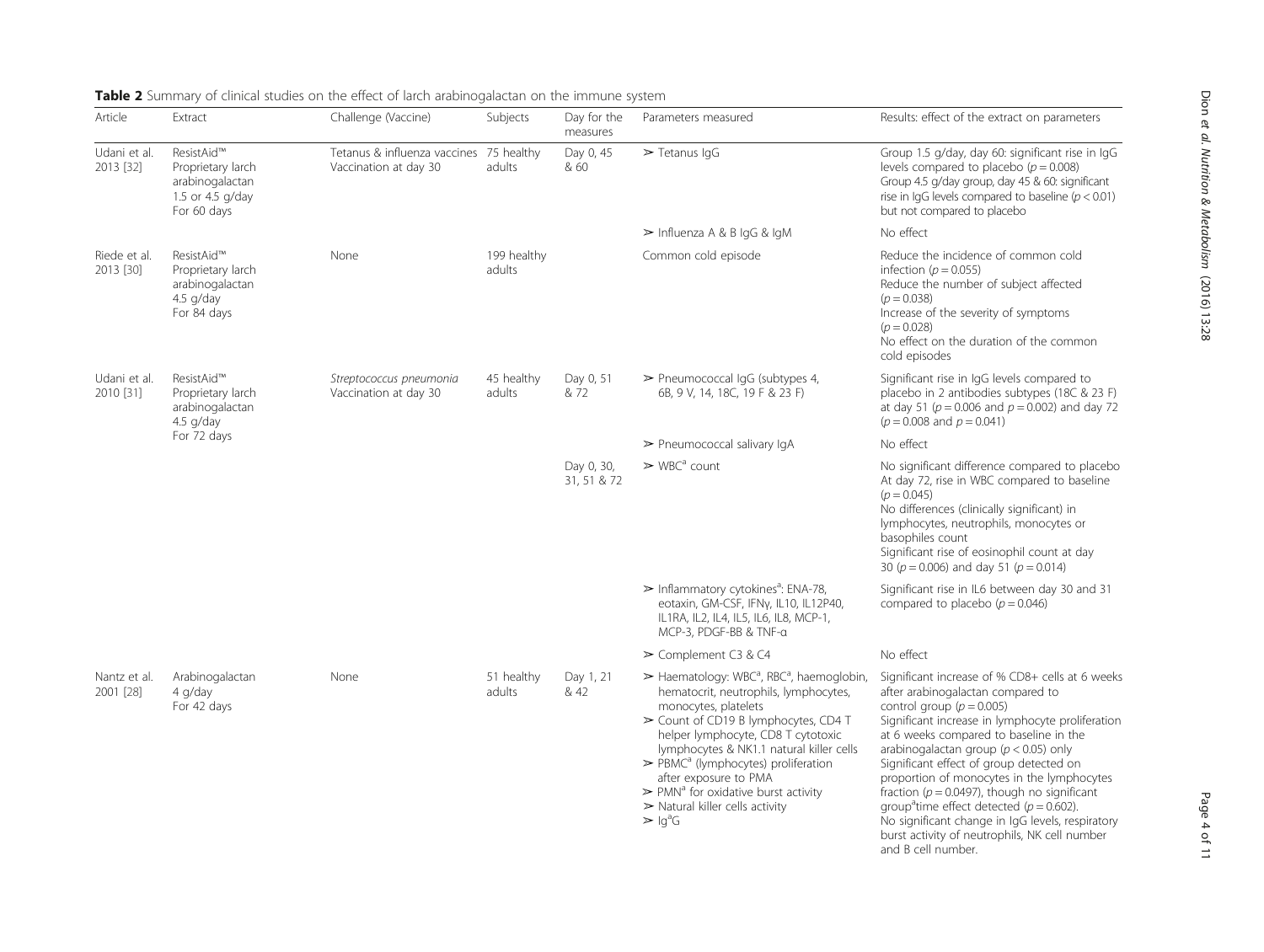| Kim et al.<br>2002 [27] | Larch arabinogalactan (90 %) None<br>$1.5$ g/day<br>For 28 days                                       |      | 48 healthy<br>female adults | Day 0 & 28 | $\triangleright$ Vital signs: blood pressure, radial pulse,<br>respiration rate, temperature                | No effect                                                         |
|-------------------------|-------------------------------------------------------------------------------------------------------|------|-----------------------------|------------|-------------------------------------------------------------------------------------------------------------|-------------------------------------------------------------------|
|                         |                                                                                                       |      |                             |            | $\triangleright$ Complete blood count: WBC, neutrophils, No effect<br>lymphocytes & monocytes               |                                                                   |
|                         |                                                                                                       |      |                             |            | $\triangleright$ NK cells quantitative                                                                      | No effect                                                         |
|                         |                                                                                                       |      |                             |            | $\triangleright$ Complement properdin                                                                       | No effect                                                         |
|                         |                                                                                                       |      |                             |            | $\triangleright$ TNF-a                                                                                      | Significant decrease ( $p = 0.044$ )                              |
|                         |                                                                                                       |      |                             |            | $\triangleright$ EBV VCA IgG Ab<br>$\geq$ CMV IgG Ab                                                        | No effect<br>No effect                                            |
|                         |                                                                                                       |      |                             |            | $\triangleright$ Lactobacillus acidophilus stool culture<br>$\triangleright$ Stool fungus culture for yeast | No effect<br>No effect                                            |
|                         |                                                                                                       |      |                             |            | $\triangleright$ Health related quality of life (SF-36)                                                     | Increase of the bowel movement (75 %<br>of the subjects affected) |
| Kim et al.<br>2002 [12] | Larch arabinogalactan<br>(90 %) – different<br>concentration grades<br>1.5 & 4.5 g/day<br>For 28 days | None | 21 healthy<br>adults        | Day 0 & 28 | $\triangleright$ Haematology: WBC <sup>a</sup> , RBC <sup>a</sup> , haemoglobin,<br>hematocrit, monocytes   | No effect                                                         |
|                         |                                                                                                       |      |                             |            | $\triangleright$ TNF-a<br>$>$ IFN- $v$<br>> 16                                                              | No effect<br>No effect<br>No effect                               |
|                         |                                                                                                       |      |                             |            | $\ge$ Stool culture                                                                                         | No effect                                                         |
|                         |                                                                                                       |      |                             |            | $\triangleright$ Health related quality<br>of life (SF-36)                                                  | No effect                                                         |

Table 2 Summary of clinical studies on the effect of larch arabinogalactan on the immune system (Continued)

<sup>a</sup>ENA epithelial neutrophil activating peptide-78, GM-CSF granulocyte monocytes colony stimulating factor, IFNγ interferon gamma, IL interleukin, MCP monocyte chemotactic protein-1, MCP-3, PDGF platelet-derived<br>growth fac growth factor-BB or TNF tumour necrosis factor-alpha, PBMC peripheral blood mononuclear cells, PMN polymorphonuclear neutrophils, PMA phorbol 12-myristate 13-acetate, WBC White blood cells, RBC red blood cells, Ig immunoglobulin, EBV VCA IgG Ab Epstein-Barr Virus viral capsid antigen IgG antibody, CMV IgG Ab Cytomegalovirus IgG antibody, Ab antibody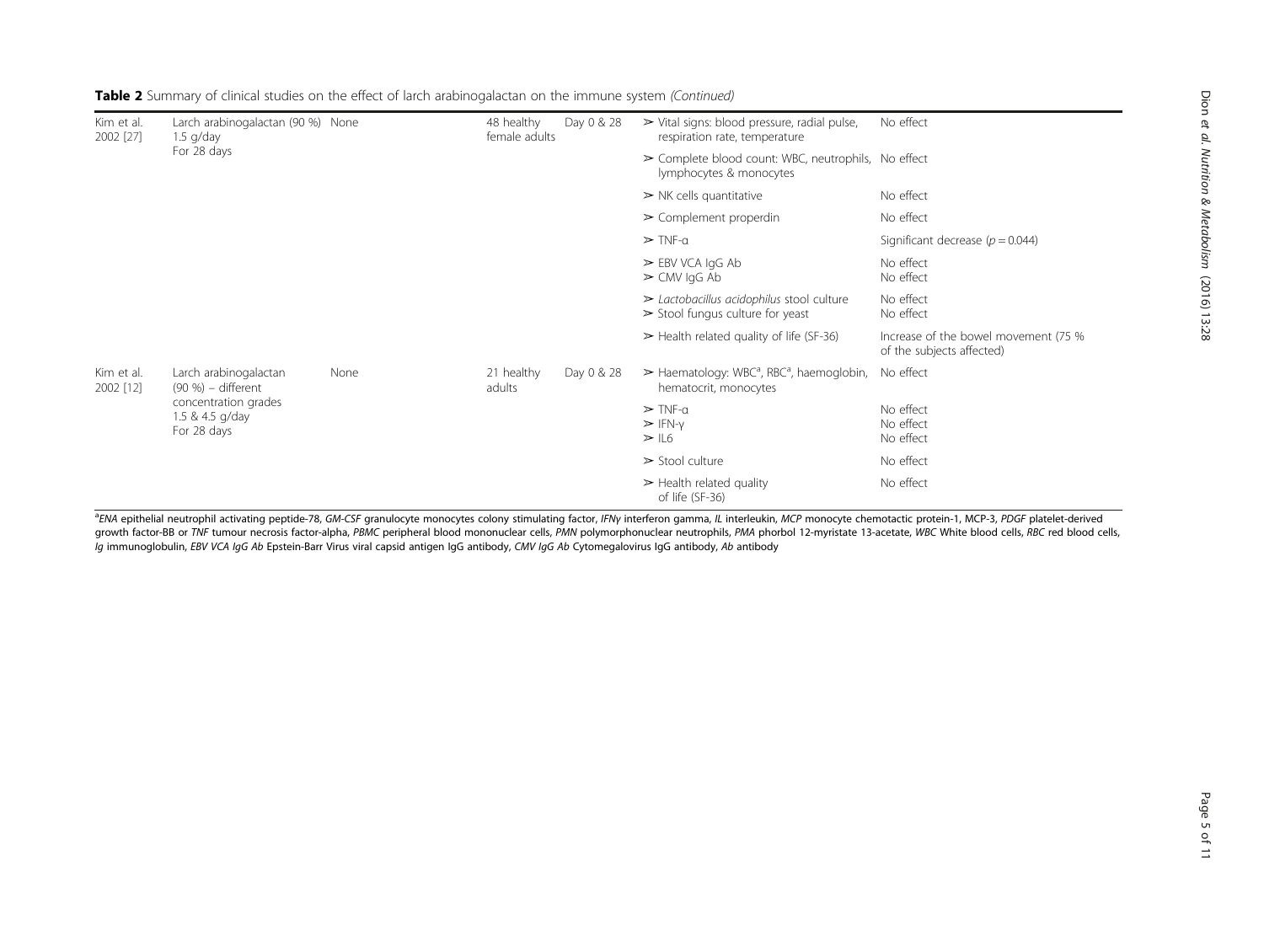<span id="page-5-0"></span>Table 3 Summary of Riede et al.'s results on the effect of larch arabinogalactan on common cold

| Population analysed                                                | FAS <sup>a</sup> |                 | $PPa$ set                |                              |
|--------------------------------------------------------------------|------------------|-----------------|--------------------------|------------------------------|
| Groups                                                             | Placebo          | AG <sup>a</sup> | Placebo                  | AG <sup>a</sup>              |
| Number of common cold episodes                                     | $1.06 + 0.85$    | $0.83 + 0.82$   | $1.10 \pm 0.85$          | $0.85 \pm 0.82$ <sup>+</sup> |
| Number of subjects affected by a cold episode                      | 72.4 %           | 58.4 % *        | 74.4 %                   | 59.8 % *                     |
| Duration of common cold episodes                                   | $8.3 + 2.9$      | $8.5 + 2.8$     | $\overline{\phantom{a}}$ |                              |
| Intensity of symptoms after 5 days, documented in CRF <sup>a</sup> | $8.5 \pm 6.6$    | $8.4 + 6.8$     | ۰                        | $\overline{\phantom{a}}$     |
| Intensity of symptoms after 5 days, from subject diary             | $5.85 \pm 8.35$  | $4.73 \pm 8.08$ | ۰                        | $\overline{\phantom{a}}$     |
| Intensity of symptoms at start, documented in CRF <sup>a</sup>     | $11.6 + 6.3$     | $13.3 + 6.6$    | $\sim$                   |                              |
| Intensity of symptoms at start, from subject diary                 | $11.5 + 6.5$     | $13.7 + 6.9$ *  | $\sim$                   |                              |
|                                                                    |                  |                 |                          |                              |

<sup>a</sup> AG Arabinogalactan, CRF Case Report Form, FAS Full analysis set, PP Per protocol<br>Mean values (+ SD) significantly different from the placebo: \* p < 0.05

Mean values ( $\pm$  SD) significantly different from the placebo:  $* p < 0.05$ 

weeks; however, more consistent results have been obtained at a dose level of 4.5 g/d over several weeks. This was seen both on vaccine models and on infectionprevention models. Further clinical studies would be required in order to confirm and clarify these findings, such as the lack of response following influenza vaccine.

# Effect of larch arabinogalactan on immune parameters: preclinical studies

The immunostimulatory activity of larch arabinogalactan has been investigated in various in vitro and in vivo studies. These works have demonstrated activation of different components of the immune system. An effect on natural killer cells (NK cells), components of the nonspecific immediate immune response to antigens, has been observed. Hauer and Anderer's ex vivo study, using human peripheral blood mononuclear cells (PBMC), demonstrated larch arabinogalactan's ability to enhance NK cells'activity/cytotoxicity (i.e. ability to mediate spontaneous cytotoxicity against tumour cells and virus-infected cells without prior sensitisation by antigen) through a possible increase in interferon-gamma (IFN-γ) [[33](#page-9-0)]. The investigators also highlighted larch arabinogalactan's ability to induce the production and/or release of pro-inflammatory cytokines such as tumour necrosis factors-alpha (TNF-α), Interleukin-1 beta (IL-1β) and Interleukin-6 (IL-6) [[33](#page-9-0)]. It has been shown that tumoricidal and phagocytic activities of macrophages are enhanced by treatment with larch arabinogalactan, and these activated cells exhibit increased production of nitric oxide (NO),  $H_2O_2$ , TNF- $\alpha$  and IL-6 [\[34\]](#page-9-0). Furthermore, some but not all arabinogalactan-containing polysaccharides from other sources have been shown to have complement-fixing activity contributing to their immunemodulating effects [\[35\]](#page-9-0).

Studies done in vivo report that the number of mouse spleen NK cells more than double compared to control after 14 days exposure to intra-peritoneally injected larch arabinogalactan [\[36\]](#page-9-0). The role played by larch arabinogalactan on the innate immune system is further substantiated by Grieshop et al.'s in vivo study on dogs,

demonstrating that oral administration of larch arabinogalactan (at doses of 0.55 g/day or 1.65 g/day for 10 days) increases the number of circulating white blood cell counts, namely neutrophils and eosinophils [[17\]](#page-9-0). The effect of larch arabinogalactan on the adaptive immune system has also been studied. Grieshop et al.'s study on dogs showed that the number of lymphocytes (CD4<sup>+</sup>T helper, CD8<sup>+</sup> cytotoxic T cells or B CD19<sup>+</sup>) was not affected by larch arabinogalactan administration. Serum IgG, IgM and IgA were also unaffected [[17\]](#page-9-0). However, Choi's group affirms that the treatment of mice splenic lymphocytes with arabinogalactan increased their cytotoxic activity against tumour cells [[34\]](#page-9-0).

#### Pharmacokinetics of larch arabinogalactan

A number of studies aimed to investigate whether and how arabinogalactan reaches the systemic circulation in order to exert its effects on immunity. Larch arabinogalactan is resistant to digestion by enzymes in the upper gastrointestinal tract. It reaches the colon where it is slowly fermented by the gastrointestinal microflora and thus, promotes the growth of indigenous intestinal microflora such as Bifidobacterium and Lactobacillus acidophilus [[12](#page-9-0), [17](#page-9-0), [25](#page-9-0), [37](#page-9-0)] similarly to other oligosaccharides [\[38\]](#page-9-0). The fermentation of acacia gum arabinogalactan occurs both in proximal and distal parts of the colon while other oligosaccharides such as fructooligosaccharides may be fermented mostly in the proximal part of the colon as shown with an in vitro model of the human intestinal microbial ecosystem [\[39\]](#page-9-0).

Carbohydrates of plant fibers are known to be digested to varying degrees by the large bowel flora [\[40\]](#page-9-0) and Isphagula husk (an arabinoxylan of similar structure to arabinogalactan) metabolization by the gut flora reaches 85-100 % in humans [[24, 41](#page-9-0)]. Moreover, Vince et al. have used an in vitro faecal incubation system and suggest complete fermentation of acacia gum arabinogalactan after 48 h [[24\]](#page-9-0). The fermentation by the resident colonic microflora of larch arabinogalactan results in the production of the short chain fatty acids (SCFA) [Fig. [1](#page-6-0)], butyrate, acetate and propionate [\[12, 17, 24](#page-9-0)], with the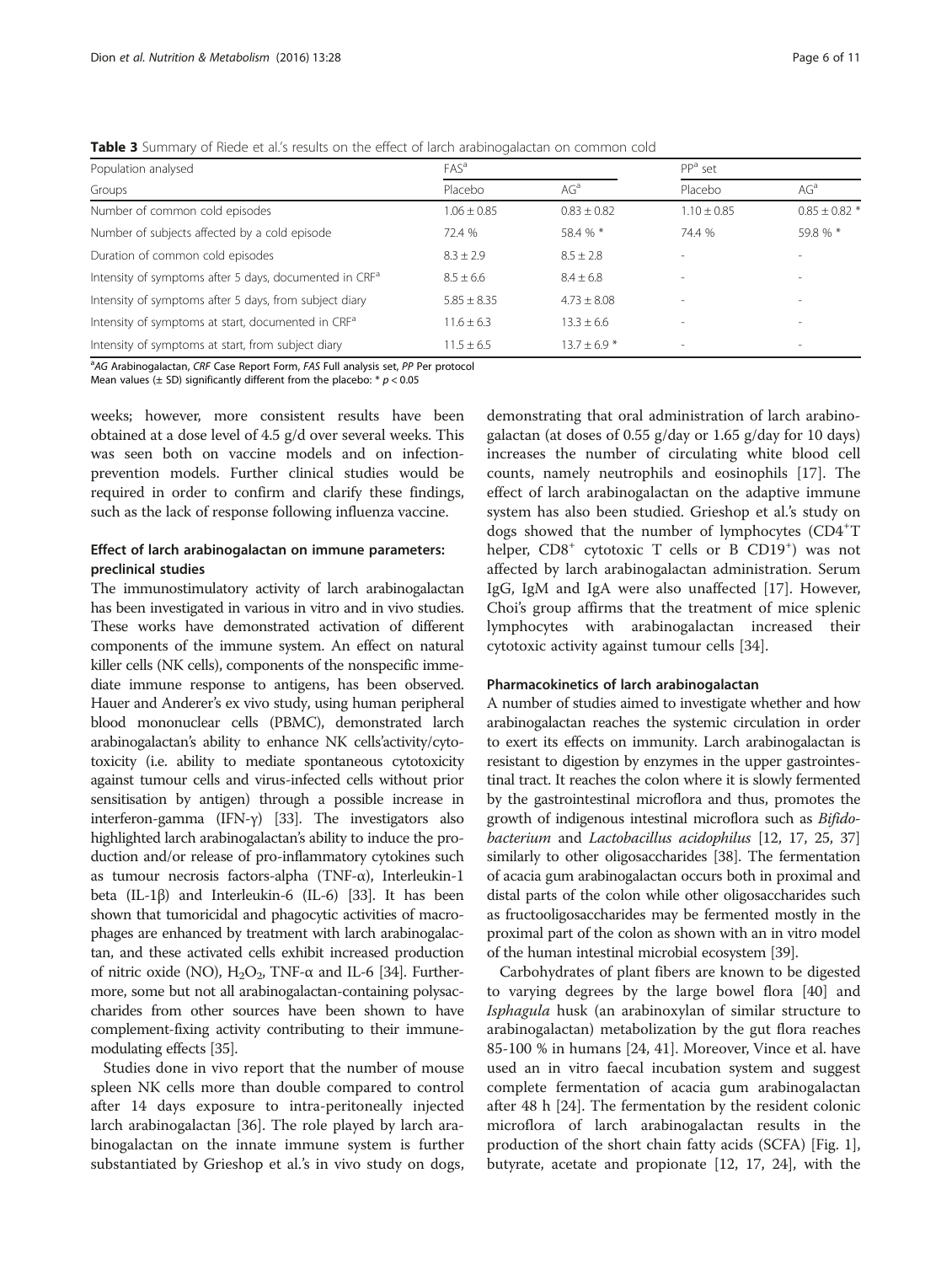<span id="page-6-0"></span>

latter two being predominantly produced [\[42\]](#page-9-0). Apart from this pathway, the existence of a transfer of the whole molecule of arabinogalactan to the systemic immune system via the M-cells of the GALT [[34\]](#page-9-0) is supported by the study of Yamashita et al. [[43\]](#page-9-0) on antitumor peptidomannan KS-2, providing evidence that orally administrated polysaccharides could be absorbed via portal vein and intestinal lymphatics into the general circulation with an intact molecular size.

According to these elements of evidence, arabinogalactan may potentially exert its effects indirectly, relying on SCFAs actions, or directly as a circulating agent.

# Potential modes of action involved

Studies of the specific modes of action of larch arabinogalactan support in part the two pathways developed above. Indeed, arabinogalactan (similarly to other gutfermented polysaccharides) can possibly act indirectly through microbiota-dependent mechanisms (i.e. rebalancing microbiota composition in the gut, production of SCFAs) and/or have a direct effect on the immune system after passage from the gut lumen through the GALT [Fig. [2](#page-7-0)].

The gut fermentation pathway generates SCFAs at high concentrations through the breakdown of carbohydrates

[[44](#page-9-0)]. These compounds, rapidly absorbed from the colonic lumen, enter the portal and peripheral circulation [[45](#page-9-0)], regulate the metabolism, proliferation and differentiation of colonic epithelial cells [[46](#page-9-0)] as well as intestinal immunity [\[38\]](#page-9-0). Their interactions with G-protein-coupled receptors 41 and 43 (GPR41 and 43), expressed on a range of immune cells [[47](#page-10-0), [48](#page-10-0)] may affect inflammatory responses [[48](#page-10-0)]. SCFAs regulate the leukocyte production of cytokines, such as TNF-α, IFN-γ, IL-2, IL-6 and IL-10, as well as eicosanoids and chemokines (e.g., MCP-1 and CINC-2) [[49](#page-10-0), [50\]](#page-10-0) and butyrate also affects leukocyte chemotaxis, limiting the migration and, thus, the microbial pathogens' destruction [[49](#page-10-0)]. However, their exact and individual role in these effects remains unclear. This particularly applies to propionate and acetate, which are the two SCFAs predominantly generated by arabinogalactan fermentation [[45](#page-9-0)]. In addition, Choi et al. suggested that mono- and disaccharides generated from complex carbohydrates during digestion could also exert an immunostimulating role, despite little evidence supporting the influence of simple carbohydrates on immune parameters [\[34](#page-9-0)].

There is also a possibility that larch arabinogalactan expresses its clinical effects as intact macromolecules rather than as fragments resulting from digestion [\[34](#page-9-0)], though the mode of action involved is still unclear.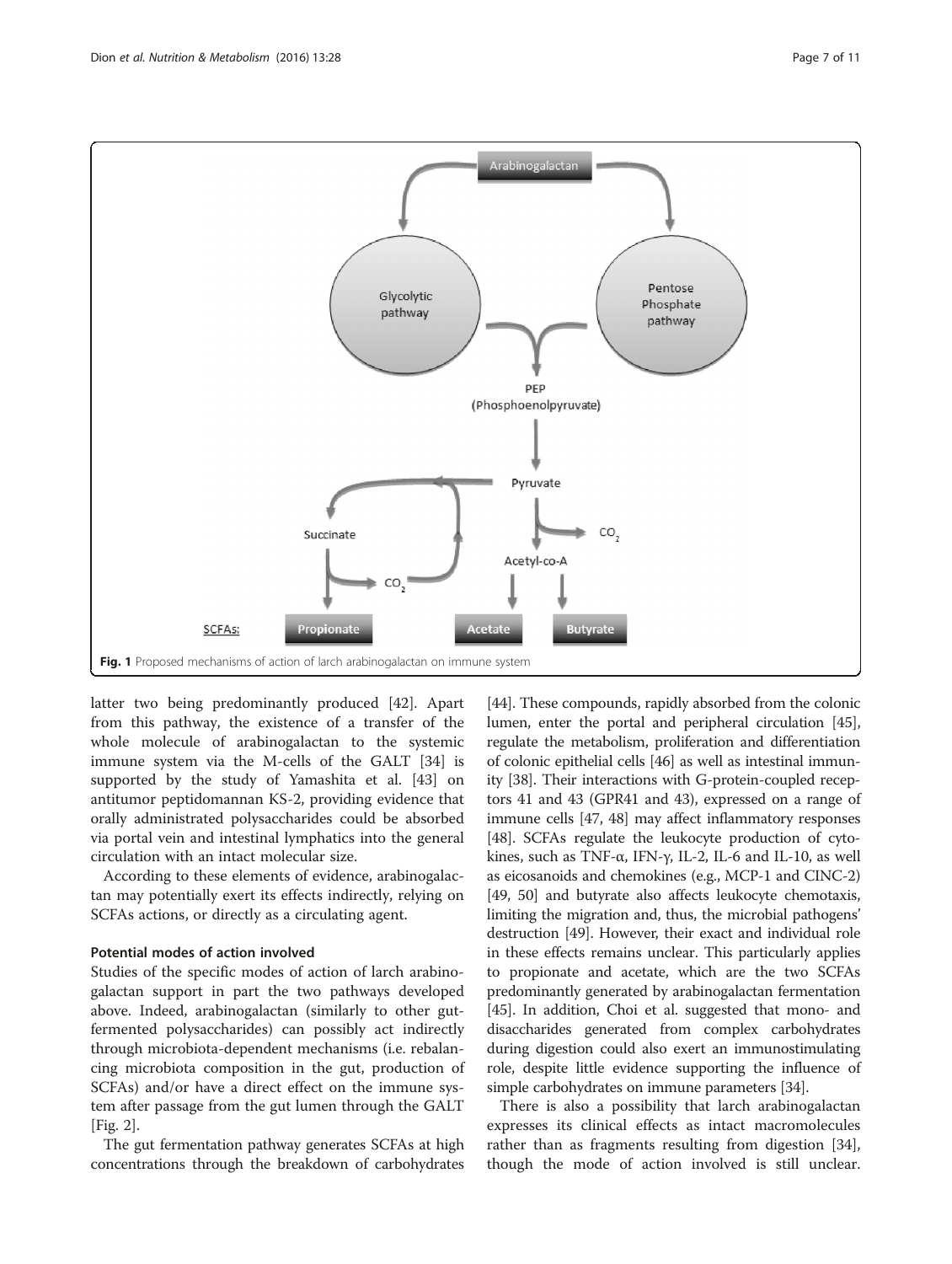<span id="page-7-0"></span>

According to this second possible mode of action, complex carbohydrates could exert an effect on gutassociated immunity in the small intestine. This part of the gut contains the GALT, consisting of immunoreactive cells and organized lymphoid tissues, found in close contact with the mucosal lining of the gut, and thus the lumen. M-cells are specialised epithelial cells found in the follicle-associated epithelium (FAE) and continuously sample the lumen of the small intestine [\[51\]](#page-10-0). Soluble proteins, particles and live microorganisms traverse the M-cells by transcytosis and are delivered into a "pocket" on the basolateral side of the cell that is packed with T and B lymphocytes, macrophages and dendritic cells [[51](#page-10-0), [52\]](#page-10-0). Antigens seem to be unaltered by this translocation [[52\]](#page-10-0) and once across the M-cell, it is processed by

antigen-presenting cells (APC) and presented to T lymphocytes that proliferate in place and stimulate local B lymphocytes [\[52\]](#page-10-0). These then migrate to distant sites [[52\]](#page-10-0), thus playing an important immunomodulatory role.

Despite these proposed mechanisms of action, several findings from clinical studies remain to be explained. As evidenced by Udani's research group, arabinogalactan supplementation failed to enhance immune response following influenza vaccine, suggesting that this polysaccharide confers a benefit in preparing the immune system to manage infection with bacterial antigens, but perhaps not with viral antigens [\[32\]](#page-9-0). Udani hypothesizes that arabinogalactan is capable of stimulating the Peyer's patches in the gut as it traverses the intestines. The larch polysaccharides may have a similar structure to these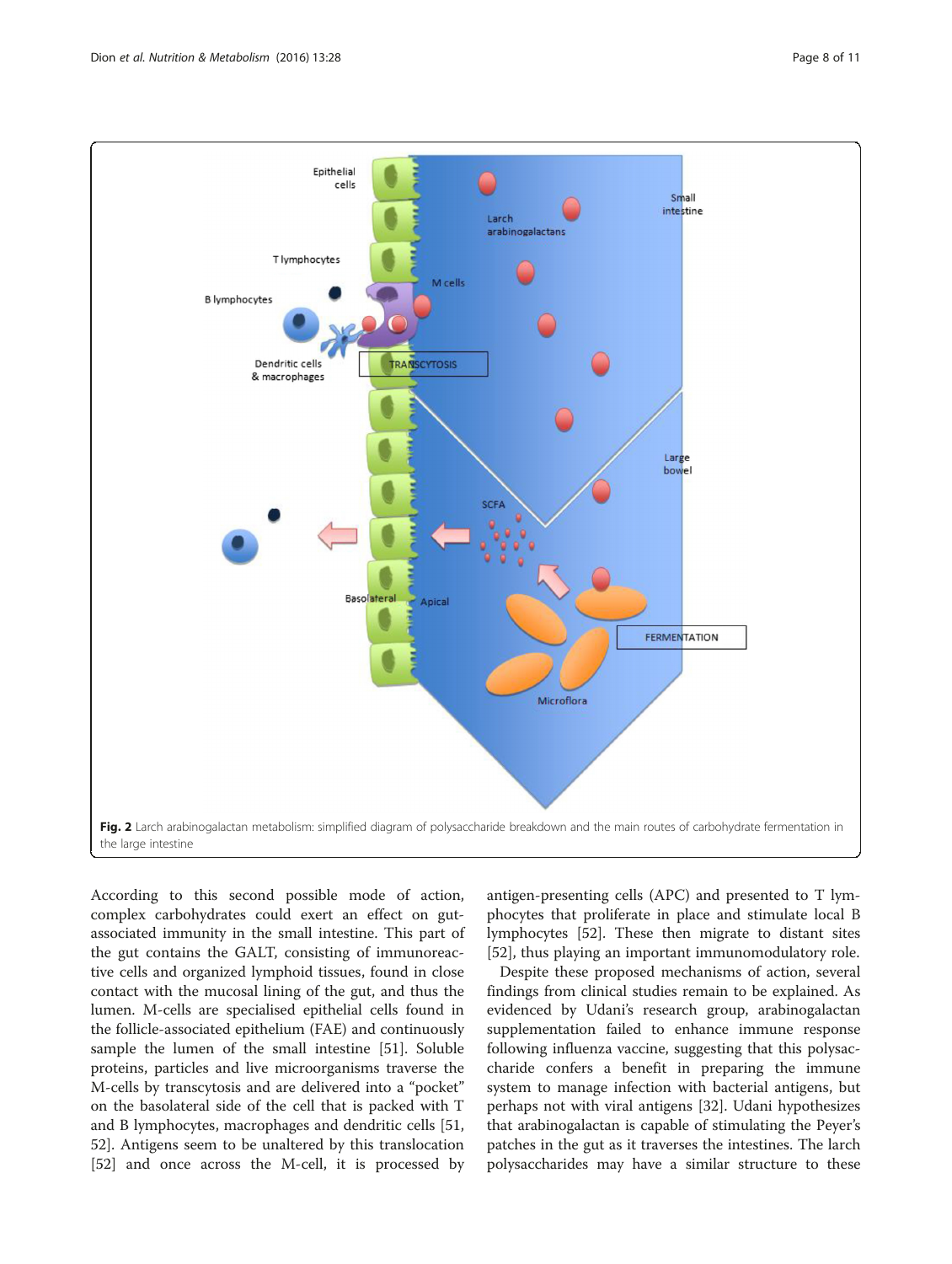potentially pathogenic bacteria, and therefore, provide a low level of stimulation, which keeps an array of antibodies ready in case the actual antigen appears [\[32](#page-9-0)]. This hypothesis is consistent for the Streptococcus pneumoniae vaccine, as the vaccine is made of bacterial sugars from 23 pneumococcal types. Vaccines produced from bacterial polysaccharides are generally known to trigger T-independent responses, i.e., directly inducing a B cell response in the absence of T cell help. Other features of this response include absence of immune memory and induction of low-affinity antibodies [[53\]](#page-10-0). However, the effect of larch arabinogalactan on tetanus vaccine response seems to be due to other mechanisms that need to be identified. The tetanus vaccine is composed of toxoids, a modified and harmless form of the tetanus toxin protein (also named tetanospasmin and produced by Clostridium tetani). The protection is often mediated by B lymphocytes and IgG, as observed for Streptococcus pneumoniae and tetanus vaccination [\[53\]](#page-10-0). However, T cells could also be an important or the main effector of the immune response, as it is the case for tuberculosis vaccine (CD4+ T cells) or live attenuated influenza intranasal vaccine  $(CD8<sup>+</sup> T$  cells) [\[53](#page-10-0)]. Thus, it is possible that arabinogalactan acts differently on these various immune cell types, influencing the efficiency of the vaccination through many different mechanisms. The latter assertion is consistent with the effects exerted by other plant polysaccharides that present the capacity to positively modulate the influenza vaccine response. A series of studies performed by Vos et al. shows that a mixture of oligosaccharides, consisting of short-chain galactooligosaccharides (scGOS) and long-chain fructooligosaccharides (lcFOS), influenced immune response to an influenza vaccine in mice by increasing vaccine-specific delayed-type hypersensitivity (DTH) response and modulating the lymphocyte T helper Th1/Th2 balance through enhancement of Th1-related and suppression of Th2 related parameters [[54](#page-10-0)–[57\]](#page-10-0). Regarding influenza vaccination, the hypothesis that the main immune cell type involved is T cells is supported by the results obtained in Bunout et al.'s clinical study, showing no influence of fructooligosaccharide consumption by healthy elderly on immunoglobulin levels (IgA, IgM, IgG and salivary secretory IgA) after influenza vaccine [[58](#page-10-0)], which is consistent with Udani's results on arabinogalactan [[32](#page-9-0)]. To date, a beneficial immunological effect of larch arabinogalactan was shown following challenges with Streptococcus pneumoniae and tetanus vaccination only, through increased concentration of antigen-specific IgG and IgE antibodies in serum. In future investigations, the study of different antibody isotypes could provide additional information on the type of immune response elicited (IgG1 and IgG3 indicating Th1-driven responses and IgG4 and IgE indicating Th2-driven responses) [\[5\]](#page-9-0). While measuring

serum immune markers reflects in vivo response [[5](#page-9-0)], measuring antibody production would allow to investigate the effect of larch arabinogalactan at the functional level. Regarding influenza, it is not obvious to identify a role for arabinogalactan in the improvement of the vaccine effect using serum immunoglobulins as biomarkers. However, the study of markers such as lymphocyte activation (i.e. surface expression of activation markers on CD8<sup>+</sup> lymphocytes) or lymphocyte-derived mediators (i.e. production of cytokines) could be more appropriate according to the mode of action involved.

## Conclusion

Common cold infections are both a health problem and economic problem in Western countries, hence, it is important to develop supportive solutions. Recent human studies have demonstrated that dietary intervention with arabinogalactan from North American Larix species could increase resistance to infections. Larch arabinogalactan seems to positively influence NK cells, macrophage activities and pro-inflammatory cytokine production. A clinical study demonstrated that larch arabinogalactan supplementation reduced the incidence of common cold infections. In two vaccine models (Streptococcus pneumoniae and tetanus), larch arabinogalactan had an immunostimulatory effect. Therefore, these results suggest a role for larch arabinogalactan in the improvement of immune system and defence against pathogens in humans. It is interesting to note that both models (infection and vaccine) are considered relevant by the European Food Safety Authority (EFSA) to substantiate health claims on immune system in the frame of European regulation (EC) 1924/2006 on nutrition and health claims [\[59, 60](#page-10-0)].

To explain the mode of action, it has been suggested that it can interact with the immune system either indirectly through the production of SCFAs that affect inflammatory responses via leukocytes function and cytokine production, or directly through the capacity of M-cells to transfer intact arabinogalactan through the intestinal barrier, delivering it to immune cells (APC). However, the exact mode of action is not yet completely understood and further studies are required to better understand it and define more precisely the benefits of larch arabinogalactan to the immune system.

## Abbreviations

APC: antigen-presenting cells; CD: cluster of differentiation; CINC-2: cytokine induce neutrophil chemoattractant-2; DTH: delayed-type hypersensitivity; EFSA: European food safety authority; FAE: follicle-associated epithelium; FAS: full analysis set; GALT: gut-associated lymphoid tissue; GPR: G-protein-coupled receptors; GRAS: generally recognized as safe; i.p.: intraperitoneal; IFN-γ: interferongamma; Ig: immunoglobulin; IL: interleukin; lcFOS: long-chain fructooligosaccharides; MCP-1: macrophage chemoattractant protein; NK cells: natural killer cells; NO: nitric oxide; pAOS: pectin derived acidic oligosaccharides; PBMC: peripheral blood mononuclear cells; PP: per protocol; SCFA: short-chain fatty acids; scGOS: short chain galactooligosaccharides; Th: T helper; TNF-α: tumour necrosis factors-alpha; Tregs: regulatory T-cells..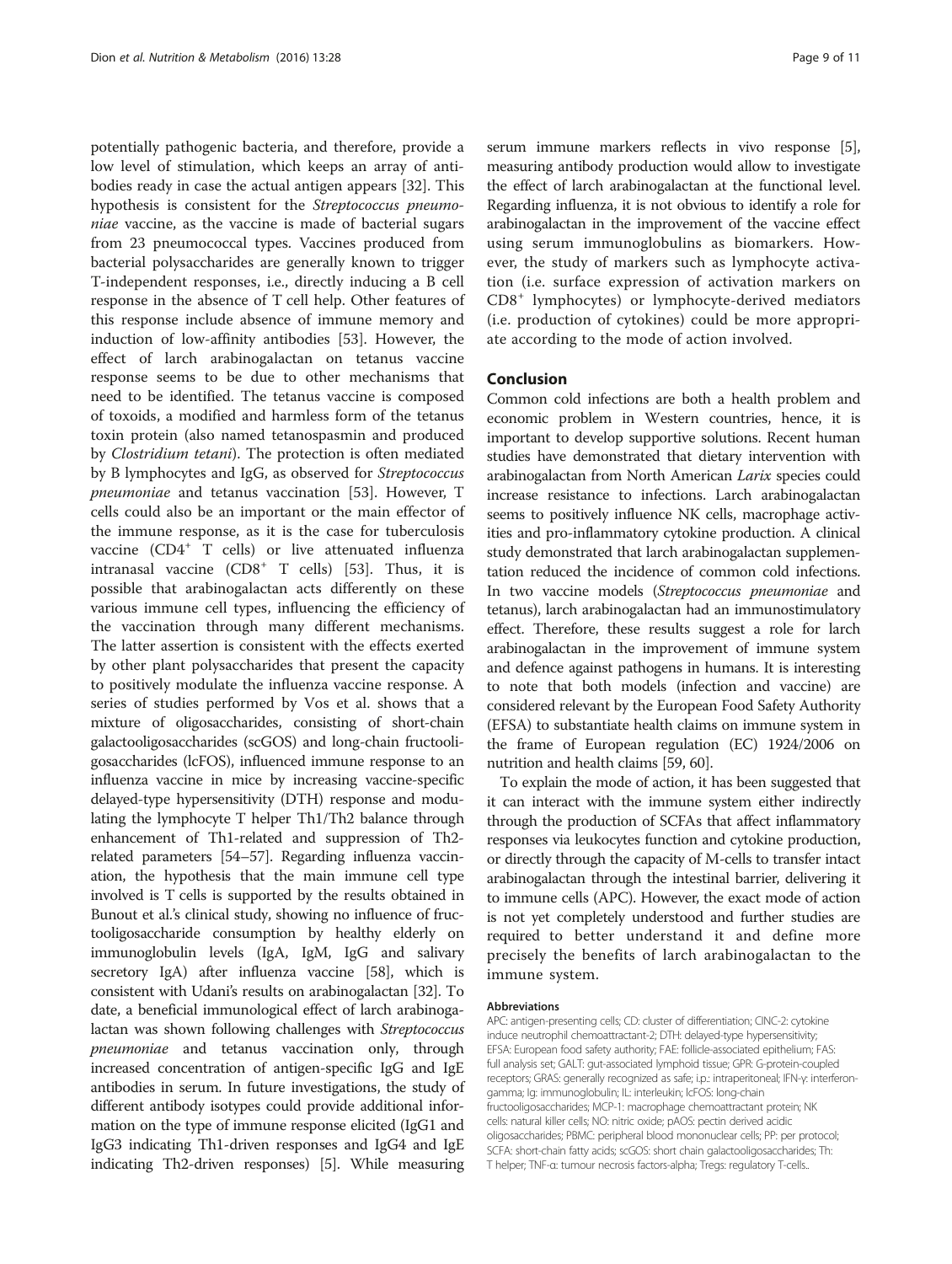#### <span id="page-9-0"></span>Competing interests

The authors declare that the writing of this review has been financially supported by Lonza Ltd.

#### Authors' contributions

The three authors, CD, EC and CR, have made similar contributions to the review. All authors have read and approved the final manuscript.

#### Received: 3 November 2015 Accepted: 30 March 2016 Published online: 12 April 2016

#### References

- 1. Heikkinen T, Jarvinen A. The common cold. Lancet. 2003;361(9351):51–9. doi[:10.1016/S0140-6736\(03\)12162-9.](http://dx.doi.org/10.1016/S0140-6736(03)12162-9)
- 2. Bramley TJ, Lerner D, Sames M. Productivity losses related to the common cold. J Occup Environ Med. 2002;44(9):822–9.
- 3. Roxas M, Jurenka J. Colds and influenza: a review of diagnosis and conventional, botanical, and nutritional considerations. Altern Med Rev. 2007;12(1):25–48.
- Jacobs S, Lamson D, St George K, Walsh T. Human rhinoviruses. Clin Microbiol Rev. 2013;26(1):135–62.
- 5. Albers R, Antoine JM, Bourdet-Sicard R, Calder PC, Gleeson M, Lesourd B, et al. Markers to measure immunomodulation in human nutrition intervention studies. Br J Nutr. 2005;94(3):452–81.
- 6. Kelly GS. Larch arabinogalactan: clinical relevance of a novel immuneenhancing polysaccharide. Altern Med Rev. 1999;4(2):96–103.
- 7. D'Adamo P. Larch arabinogalactan. J Naturopath Med. 1996;4:32–9.
- 8. Showalter A. Structure and function of plant cell wall proteins. Plant Cell. 1993;5:9–23.
- 9. Ellis M, Egelund J, Schultz C, Bacic A. Arabinogalactan-Proteins: Key regulators at the cell surface? J Plant Physiol. 2010;153:403–19.
- 10. Grube B, Stier H, Riede L, Gruenwald L. Tolerability of a proprietary larch arabinogalactan extract: a randomized, double-blind, placebo-controlled clinical trial in healthy subjects. Food Nutr Scie. 2012;3:1533–8.
- 11. Goellner EM, Utermoehlen J, Kramer R, Classen B. Structure of arabinogalactan from Larix laricina and its reactivity with antibodies directed against type-II-arabinogalactans. Carbohydr Polymers. 2011;86(4):1739-44. [http://dx.doi.org/10.1016/j.carbpol.2011.07.006.](http://dx.doi.org/10.1016/j.carbpol.2011.07.006)
- 12. Kim LS, Burkholder PM, Waters RF. Effects of low-dose larch arabinogalactan from larix occidentalis: a randomized, double-blind, placebo-controlled pilot study. Complement Health Pract Rev. 2002;7(3): 221–9. doi[:10.1177/153321010200700305.](http://dx.doi.org/10.1177/153321010200700305)
- 13. Whistler R. Chapter 11 Hemicelluloses. In: Industrial Gums. 3rd Edition. London: Academic Press U; 1993.
- 14. Semerikov VL, Lascoux M. Genetic relationship among eurasian and american larix species based on allozymes. Heredity (Edinb). 1999;83(Pt 1):62–70.
- 15. Clarke A, Anderson R, Stone B. Review Form and function of arabinogalactans and arabinogalactan-proteins. Phys Chem Chem Phys. 1979;8:521–40.
- 16. Côté W, Timell T. Studies on Larch arabinogalactan. III. Distribution of arabinogalactan in Tamarack. TAPPI J. 1967;50(6):285–9.
- 17. Grieshop CM, Flickinger EA, Fahey Jr GC. Oral administration of arabinogalactan affects immune status and fecal microbial populations in dogs. J Nutr. 2002;132(3):478–82.
- 18. Antonova GF, Usov AI. Structure of an arabinogalactan from the wood of the Siberian larch (Larix sibirica Ledeb.). Sov J Bioorganic Chem Dec. 1984; 10(12):907–12.
- 19. Chandrasekaran R, Janaswamy S. Morphology of Western larch arabinogalactan. Carbohydr Res. 2002;337(21-23):2211-22. [http://dx.doi.org/10.1016/S0008-6215\(02\)00223-9](http://dx.doi.org/10.1016/S0008-6215(02)00223-9).
- 20. Odonmazig P, Ebringerova A, Machova E, Alfoldi J. Structural and molecular properties of the arabinogalactan isolated from Mongolian larchwood (Larix dahurica L.). Carbohydr Res. 1994;252:317-24.
- 21. Nazareth M, Kennedy C, Bhatia V. Studies on larch arabinogalactan I. J Pharm Sci. 1961;50(7):560–3.
- 22. Trofimova NN, Medvedeva EN, Ivanova NV, Malkov YA, Babkin VA. Polysaccharides from Larch Biomass. In: Karunaratne DDN, editor. The Complex World of Polysaccharides. InTech; 2012.
- 23. Fitzpatrick A, Roberts A, Witherly S. Larch arabinogalactan: a novel and multifunctional natural product. AgroFood Ind Hi-Tech. 2004;15(1):30–2.
- 24. Vince AJ, McNeil NI, Wager JD, Wrong OM. The effect of lactulose, pectin, arabinogalactan and cellulose on the production of organic acids and metabolism of ammonia by intestinal bacteria in a faecal incubation system. Br J Nutr. 1990;63(01):17–26. doi[:10.1079/BJN19900088](http://dx.doi.org/10.1079/BJN19900088).
- 25. Marzorati M, Verhelst A, Luta G, Sinnott R, Verstraete W, Van de Wiele T, et al. In vitro modulation of the human gastrointestinal microbial community by plant-derived polysaccharide-rich dietary supplements. Int J Food Microbiol. 2010;139(3):168–76. doi[:10.1016/j.ijfoodmicro.2010.02.030.](http://dx.doi.org/10.1016/j.ijfoodmicro.2010.02.030)
- 26. Hughes C, Davoodi-Semiromi Y, Colee JC, Culpepper T, Dahl WJ, Mai V, et al. Galactooligosaccharide supplementation reduces stress-induced gastrointestinal dysfunction and days of cold or flu: a randomized, doubleblind, controlled trial in healthy university students. Am J Clin Nutr. 2011; 93(6):1305–11. doi:[10.3945/ajcn.111.014126](http://dx.doi.org/10.3945/ajcn.111.014126).
- 27. Kim LS, Waters RF, Burkholder PM. Immunological activity of larch arabinogalactan and Echinacea: a preliminary, randomized, double-blind, placebo-controlled trial. Altern Med Rev. 2002;7(2):138–49.
- 28. Nantz M, Painter A, Parker E, McGill C, Percival S. Evaluation of arabinogalactan's effect on human immunity. FASEB J. 2001;15(4):633.
- 29. Albers R, Bourdet-Sicard R, Braun D, Calder PC, Herz U, Lambert C, et al. Monitoring immune modulation by nutrition in the general population: identifying and substantiating effects on human health. Br J Nutr. 2013;110 Suppl 2:S1–30. doi[:10.1017/S0007114513001505](http://dx.doi.org/10.1017/S0007114513001505).
- 30. Riede L, Grube B, Gruenwald J. Larch arabinogalactan effects on reducing incidence of upper respiratory infections. Curr Med Res Opin. 2013;29(3):251–8.
- 31. Udani JK, Singh BB, Barrett ML, Singh VJ. Proprietary arabinogalactan extract increases antibody response to the pneumonia vaccine: a randomized, double-blind, placebo-controlled, pilot study in healthy volunteers. Nutr J. 2010;9:32. doi:[10.1186/1475-2891-9-32.](http://dx.doi.org/10.1186/1475-2891-9-32)
- 32. Udani JK. Immunomodulatory effects of ResistAid: a randomized, doubleblind, placebo-controlled, multidose study. J Am Coll Nutr. 2013;32(5):331–8. doi[:10.1080/07315724.2013.839907.](http://dx.doi.org/10.1080/07315724.2013.839907)
- 33. Hauer J, Anderer FA. Mechanism of stimulation of human natural killer cytotoxicity by arabinogalactan from Larix occidentalis. Cancer Immunol Immunother. 1993;36(4):237–44.
- 34. Choi EM, Kim AJ, Kim YO, Hwang JK. Immunomodulating activity of arabinogalactan and fucoidan in vitro. J Med Food. 2005;8(4):446–53. doi[:10.1089/jmf.2005.8.446](http://dx.doi.org/10.1089/jmf.2005.8.446).
- 35. Schepetkin IA, Quinn MT. Botanical polysaccharides: macrophage immunomodulation and therapeutic potential. Int Immunopharmacol. 2006; 6(3):317–33. doi:[10.1016/j.intimp.2005.10.005](http://dx.doi.org/10.1016/j.intimp.2005.10.005).
- 36. Currier NL, Lejtenyi D, Miller SC. Effect over time of in-vivo administration of the polysaccharide arabinogalactan on immune and hemopoietic cell lineages in murine spleen and bone marrow. Phytomedicine. 2003;10(2-3):145–53.
- 37. Robinson RR, Feirtag J, Slavin JL. Effects of dietary arabinogalactan on gastrointestinal and blood parameters in healthy human subjects. J Am Coll Nutr. 2001;20(4):279–85.
- 38. Macfarlane GT, Steed H, Macfarlane S. Bacterial metabolism and healthrelated effects of galacto-oligosaccharides and other prebiotics. J Appl Microbiol. 2008;104(2):305–44. doi[:10.1111/j.1365-2672.2007.03520.x.](http://dx.doi.org/10.1111/j.1365-2672.2007.03520.x)
- 39. Terpend K, Possemiers S, Daguet D, Marzorati M. Arabinogalactan and fructo-oligosaccharides have a different fermentation profile in the Simulator of the Human Intestinal Microbial Ecosystem (SHIME®). Environ Microbiol Rep. 2013;5(4):595–603.
- 40. Cummings JH. Dietary fiber. Br Med Bull. 1981;37(1):65–70.
- 41. Prynne CJ, Southgate DAT. The effects of a supplement of dietary fiber on faecal excretion by human subjects. Br J Nutr. 1979;41(03):495–503. doi[:10.1079/BJN19790064.](http://dx.doi.org/10.1079/BJN19790064)
- 42. Macfarlane S, Macfarlane GT. Regulation of short-chain fatty acid production. Proc Nutr Soc. 2003;62(1):67–72. doi[:10.1079/PNS2002207.](http://dx.doi.org/10.1079/PNS2002207)
- 43. Yamashita A, Ohtsuka H, Maeda H. Intestinal absorption and urinary excretion of antitumor peptidomannan KS-2 after oral administration in rats. Immunopharmacology. 1983;5(3):209–20.
- 44. Kovarik JJ, Tillinger W, Hofer J, Hölzl MA, Heinzl H, Saemann MD, et al. Impaired anti-inflammatory efficacy of n-butyrate in patients with IBD. Eur J Clin Invest. 2011;41(3):291–8. doi[:10.1111/j.1365-2362.2010.02407.x.](http://dx.doi.org/10.1111/j.1365-2362.2010.02407.x)
- 45. Meijer K, de Vos P, Priebe MG. Butyrate and other short-chain fatty acids as modulators of immunity: what relevance for health? Curr Opin Clin Nutr Metab Care. 2010;13(6):715–21. doi[:10.1097/MCO.0b013e32833eebe5](http://dx.doi.org/10.1097/MCO.0b013e32833eebe5).
- 46. Blottiere HM, Buecher B, Galmiche J-P, Cherbut C. Molecular analysis of the effect of short-chain fatty acids on intestinal cell proliferation. Proc Nutr Soc. 2003;62(01):101–6.